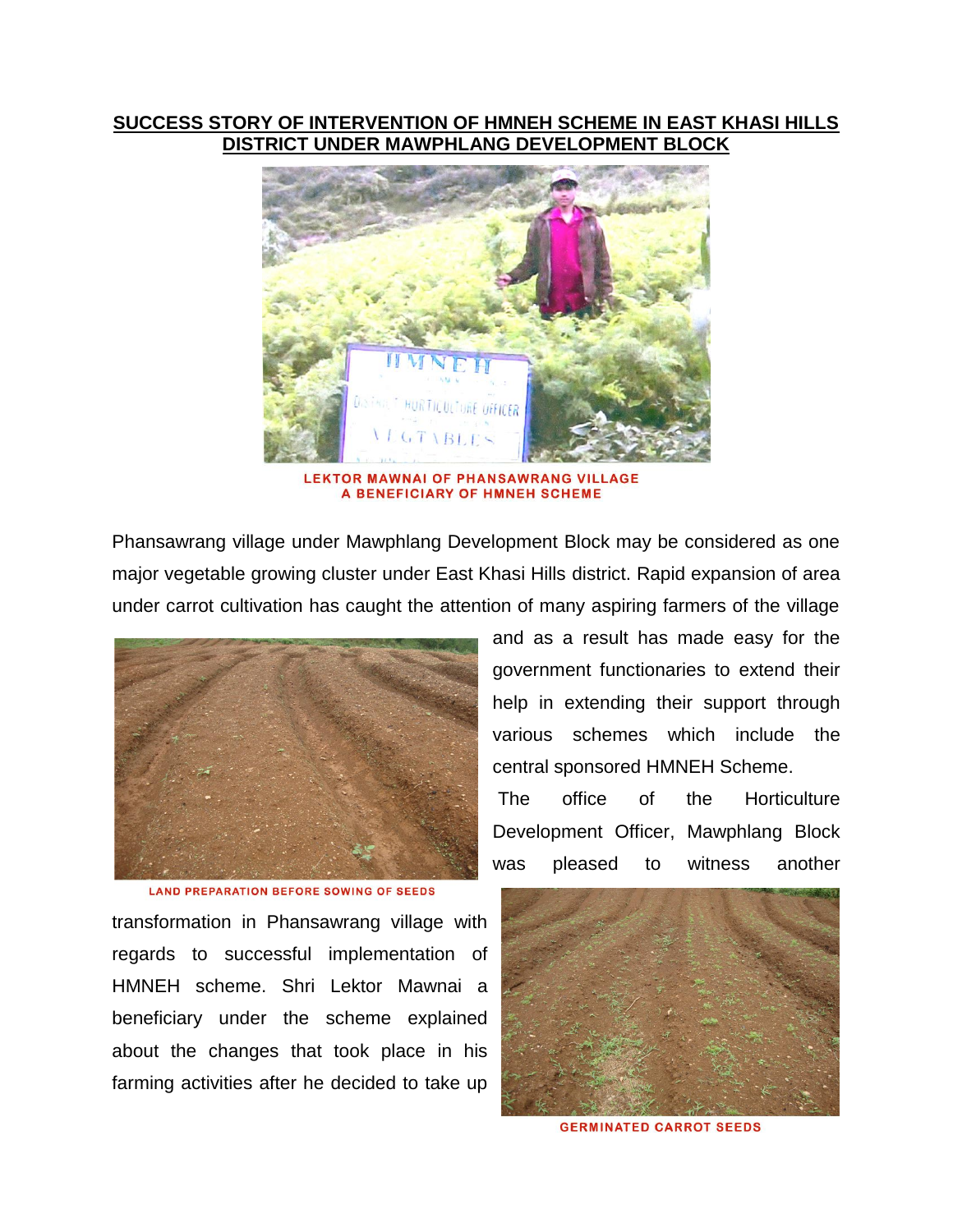carrot cultivation in commercial scale. Lektor explained that he owes a lot to the Department especially the officers from the district that have rendered all their help and encouragement in various forms such as input support, training programmes etc has resulted a better economic life as far as improvement in his family income.



FRESHLY HARVESTED CARROTS READY FOR MARKETING

the other carrot growers of the neighboring area. With regards to the major share of input support that he received from the Department in the form of Seeds, FYM, Plant Protection Chemicals and Equipment, etc. his contribution comprised mainly in the labour component. Lektor informed that he could grow and harvest carrot continuously up to the month of November and this was

Like the other successful carrot growers in the village, Shri Mawnai followed the techniques of the field officers to raise his own seeds for his additional requirement and in case of any surplus he sells at a very good price which has added more benefit to his income. When enquired about the cost benefit of carrot cultivation, it was observed that there is not much of a difference from



**SORTING AND GRADING OF HARVESTED CARROTS** 

possible due to the techniques that he received from the technical experts of the Department of Agriculture.

His farm records revealed that his net income from one cropping season is approximately 3 Lakhs as per the statistics mentioned below:

- 1. Apart from the input support that he obtained from the Department through the HMNEH scheme, his overall expenditure right from planting to harvesting is around **Rs.3,00,000/-**
- 2. The Average Yield Per Hectare = 20MT(20000 Kgs)